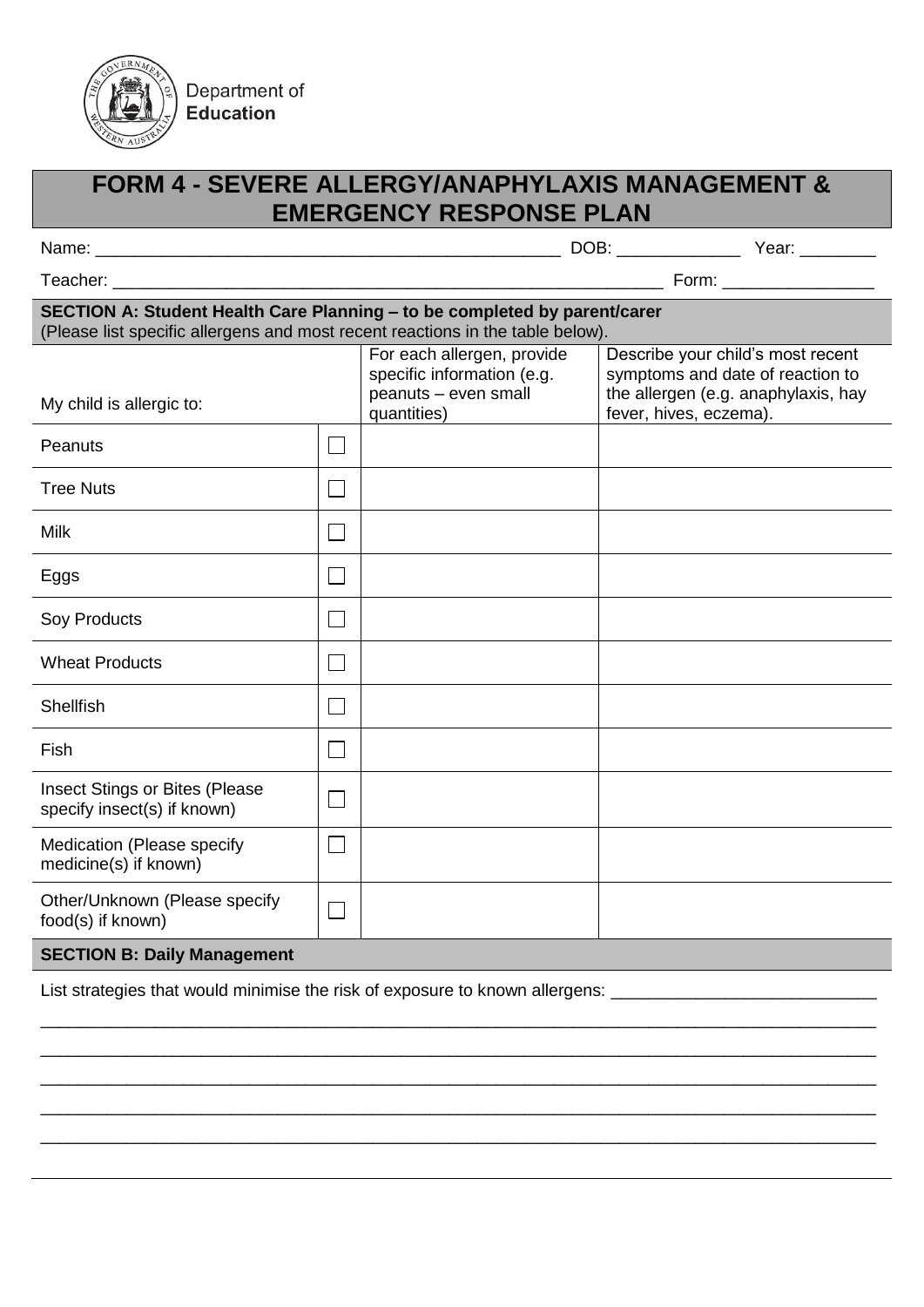| <b>SECTION C: Medication Instructions</b> (Note: All medication must be provided by parents/carers) |                                                                                                 |  |                                                                                                 |  |                                                                                                 |  |  |
|-----------------------------------------------------------------------------------------------------|-------------------------------------------------------------------------------------------------|--|-------------------------------------------------------------------------------------------------|--|-------------------------------------------------------------------------------------------------|--|--|
|                                                                                                     | Medication 1                                                                                    |  | <b>Medication 2</b>                                                                             |  | <b>Medication 3</b>                                                                             |  |  |
| Name of medication                                                                                  |                                                                                                 |  |                                                                                                 |  |                                                                                                 |  |  |
| Expiry date                                                                                         |                                                                                                 |  |                                                                                                 |  |                                                                                                 |  |  |
| Dose/frequency – may<br>be as per the<br>pharmacist's label                                         |                                                                                                 |  |                                                                                                 |  |                                                                                                 |  |  |
| Duration (dates)                                                                                    | From:<br>To:                                                                                    |  | From:<br>To:                                                                                    |  | From:<br>To:                                                                                    |  |  |
| Route of administration                                                                             |                                                                                                 |  |                                                                                                 |  |                                                                                                 |  |  |
| Administration – tick<br>appropriate box                                                            | By self<br>Requires assistance                                                                  |  | By self<br>Requires assistance                                                                  |  | By self<br>Requires assistance                                                                  |  |  |
| Storage instructions -<br>tick appropriate<br>box(es)                                               | Stored at school<br>Kept and managed by<br>self<br>Refrigerate<br>Keep out of sunlight<br>Other |  | Stored at school<br>Kept and managed<br>by self<br>Refrigerate<br>Keep out of sunlight<br>Other |  | Stored at school<br>Kept and managed<br>by self<br>Refrigerate<br>Keep out of sunlight<br>Other |  |  |

**SECTION D: Emergency Response – as per anaphylaxis (ASCIA) action plan attached** (This must be completed by your child's medical practitioner).

If unavailable go to:

[http://www.allergy.org.au/images/stories/anaphylaxis/2014/ASCIA\\_Action\\_Plan\\_Anaphylaxis\\_Epipen\\_Personal](http://www.allergy.org.au/images/stories/anaphylaxis/2014/ASCIA_Action_Plan_Anaphylaxis_Epipen_Personal_2014.pdf) [\\_2014.pdf;](http://www.allergy.org.au/images/stories/anaphylaxis/2014/ASCIA_Action_Plan_Anaphylaxis_Epipen_Personal_2014.pdf) or

[http://www.allergy.org.au/images/stories/anaphylaxis/2014/ASCIA\\_Action\\_Plan\\_Anaphylaxis\\_Anapen\\_Persona](http://www.allergy.org.au/images/stories/anaphylaxis/2014/ASCIA_Action_Plan_Anaphylaxis_Anapen_Personal_2014.pdf) l 2014.pdf for Anaphylaxis Emergency Plans and Management Forms.

## **SECTION E: Authority to Act**

This severe allergy/anaphylaxis management and emergency response plan authorises school staff to follow my/our advice and/or that of our medical practitioner. It is valid for one year or until I/we advise the school of a change in my/our child's health care requirements.

| Parent/Carer Name:                                                                                                                                                                                                             | <b>Medical Practitioner Name and Medical Practice:</b>                                                                                                                                                                         | Review<br>Date: |
|--------------------------------------------------------------------------------------------------------------------------------------------------------------------------------------------------------------------------------|--------------------------------------------------------------------------------------------------------------------------------------------------------------------------------------------------------------------------------|-----------------|
|                                                                                                                                                                                                                                |                                                                                                                                                                                                                                |                 |
| Signature:                                                                                                                                                                                                                     | Signature:                                                                                                                                                                                                                     |                 |
|                                                                                                                                                                                                                                | Provider Number: ______________________________                                                                                                                                                                                |                 |
| Date: the contract of the contract of the contract of the contract of the contract of the contract of the contract of the contract of the contract of the contract of the contract of the contract of the contract of the cont | Date: the contract of the contract of the contract of the contract of the contract of the contract of the contract of the contract of the contract of the contract of the contract of the contract of the contract of the cont |                 |

**When completed, please attach the** *Student Health Care Summary* **to the front of this document.**